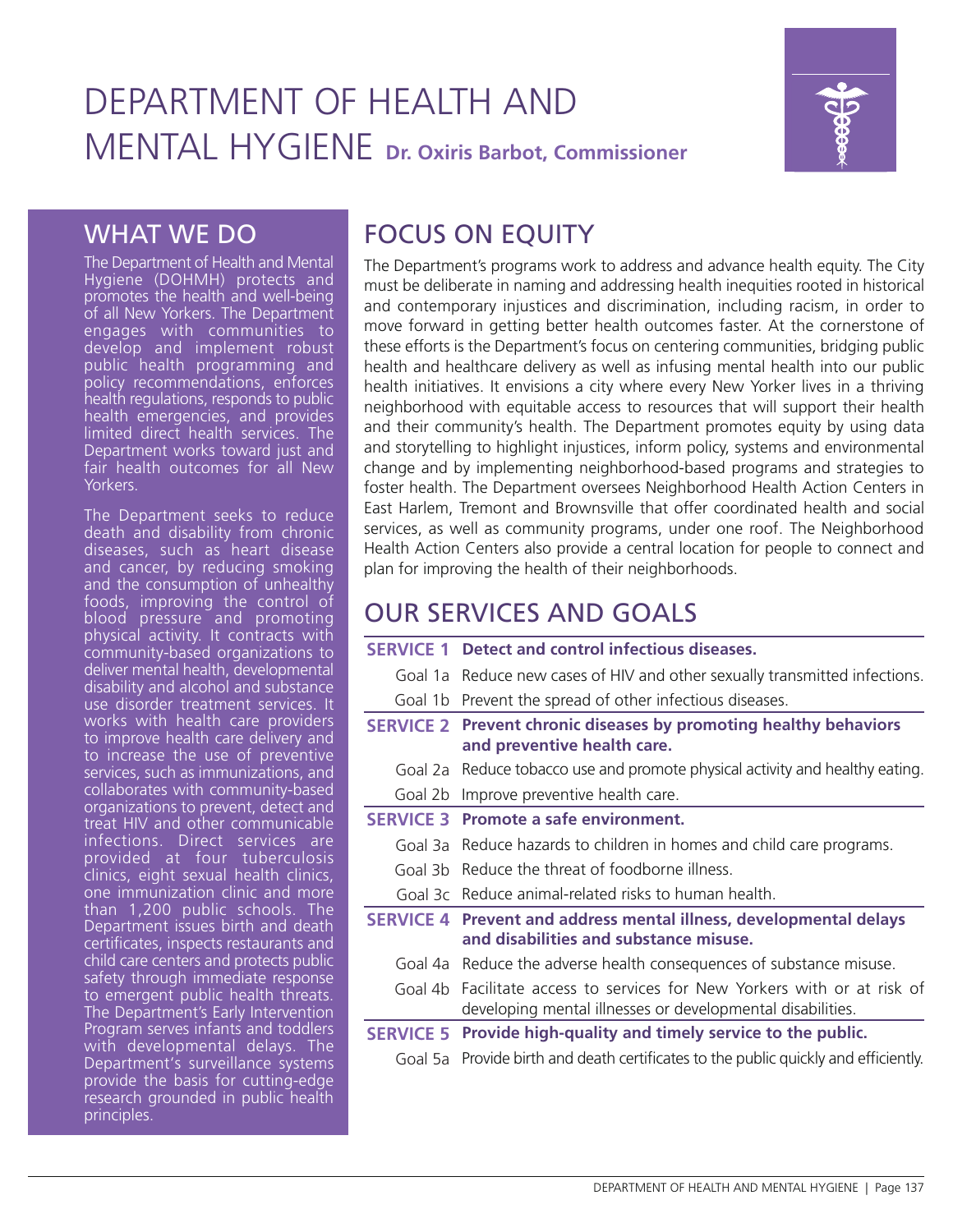### HOW WE PERFORMED

- The number of new HIV diagnoses in New York City continued to decline with a 13 percent decrease from the first quarter of Calendar 2019 compared to the first quarter of Calendar 2018. This decrease is in line with the key goals and wide-ranging initiatives of the City's "Ending the Epidemic" initiative.
- The number of reported primary and secondary syphilis cases decreased to 598 in the first four months of Fiscal 2020 compared to 716 in the first four months of Fiscal 2019. This slight decline may be due, in part, to true decreases in syphilis transmission as well as delays in reporting and classifying syphilis cases. The Department provides syphilis testing and treatment in the NYC Sexual Health Clinics, monitors reports of syphilis and works to prevent ongoing syphilis transmission by notifying, testing and treating the partners of individuals diagnosed with syphilis.
- There was a 42.1 percent increase in the number of male condoms distributed during the first quarter of Fiscal 2020 compared to the same period last year. The sharp increase is attributed to the April 2019 launch of the NYC Safer Sex Portal, the Department's new online safer sex product ordering system. The portal streamlines ordering of NYC Condoms and safer sex products, as well as enables partners to place recurring orders and access important public health toolkits. Additionally, the NYC Safer Sex Portal automation has made reviewing incoming orders more efficient, allowing DOHMH staff to focus on improving customer service and targeted recruitment.
- There was a 9.1 percent decrease in tuberculosis (TB) cases in the first four months of Calendar 2019 compared to the same period in Calendar 2018. The number of TB cases has largely plateaued in the last 10 years, but reporting of TB cases fluctuates month-to-month and is not consistent throughout the year. The Department continues to screen and treat individuals infected with latent TB infection, as well as provide case management to all TB patients and their contacts in New York City.
- In the first quarter of Calendar 2019, there was an 11.9 percent decrease in blood lead levels from the same period in the prior year, with 1,135 children under the age of 18 with blood lead levels of five micrograms per deciliter or greater. This decrease may be due to multiple factors, including continued reduction of lead-based paint hazards in homes and lead poisoning prevention education efforts aimed at health care providers, community-based organizations and families. There was a similar trend in children under the age of six, with a 12.1 percent decrease during the first quarter of Calendar 2019 compared to the same period in 2018.
- In the first four months of Fiscal 2020, DOHMH performed 2,626 full inspections of group child care centers, 9.7 percent fewer than in the same time period in Fiscal 2019. This decrease can be attributed primarily to the Department's participation in the response to the measles outbreak, when the Bureau of Child Care (BCC) inspection and programmatic resources were diverted from routine activity. Additionally, more camps were permitted this past summer, requiring more inspections by BCC public health sanitarians. The program expects to meet all inspection targets in Fiscal 2020.
- In the first four months of Fiscal 2020, DOHMH conducted 5,674 fewer initial pest control inspections compared to the same period in Fiscal 2019. The 10.8 percent decrease can be attributed to conducting fewer initial inspections in lower risk areas where failure rates have been historically low and focusing proactive inspections in the Neighborhood Rat Reduction Initiative (NRRI) areas.
- The units of supportive housing available to persons with or at risk for developing mental health and substance use disorders increased 9.3 percent from 8,600 during the first four months of Fiscal 2019 to 9,400 in the current reporting period. This increase was anticipated and is on track to meet the Fiscal 2020 target. The NYC 15/15 initiative opened 230 new units during this time period and will develop 15,000 units of supportive housing in NYC over 15 years.
- Processing times for birth certificates for the first four months of Fiscal 2020 averaged 3.1 days, a 24.5 percent increase from an average of 2.5 days during the same period last year. The volume of customer orders increases sharply during summer months as customers travel, and during the spring, when birth certificates are ordered as part of tax preparation. Overall customer demand for birth certificates continues to increase to record levels, driven mainly by the October 2020 implementation of the federal Real ID policy. Other vital records jurisdictions and DMV offices also report significant increases in customer volume related to the upcoming policy. Processing times for death certificates for the first four months of Fiscal 2020 averaged 2.1 days, which is ahead of the three-day target.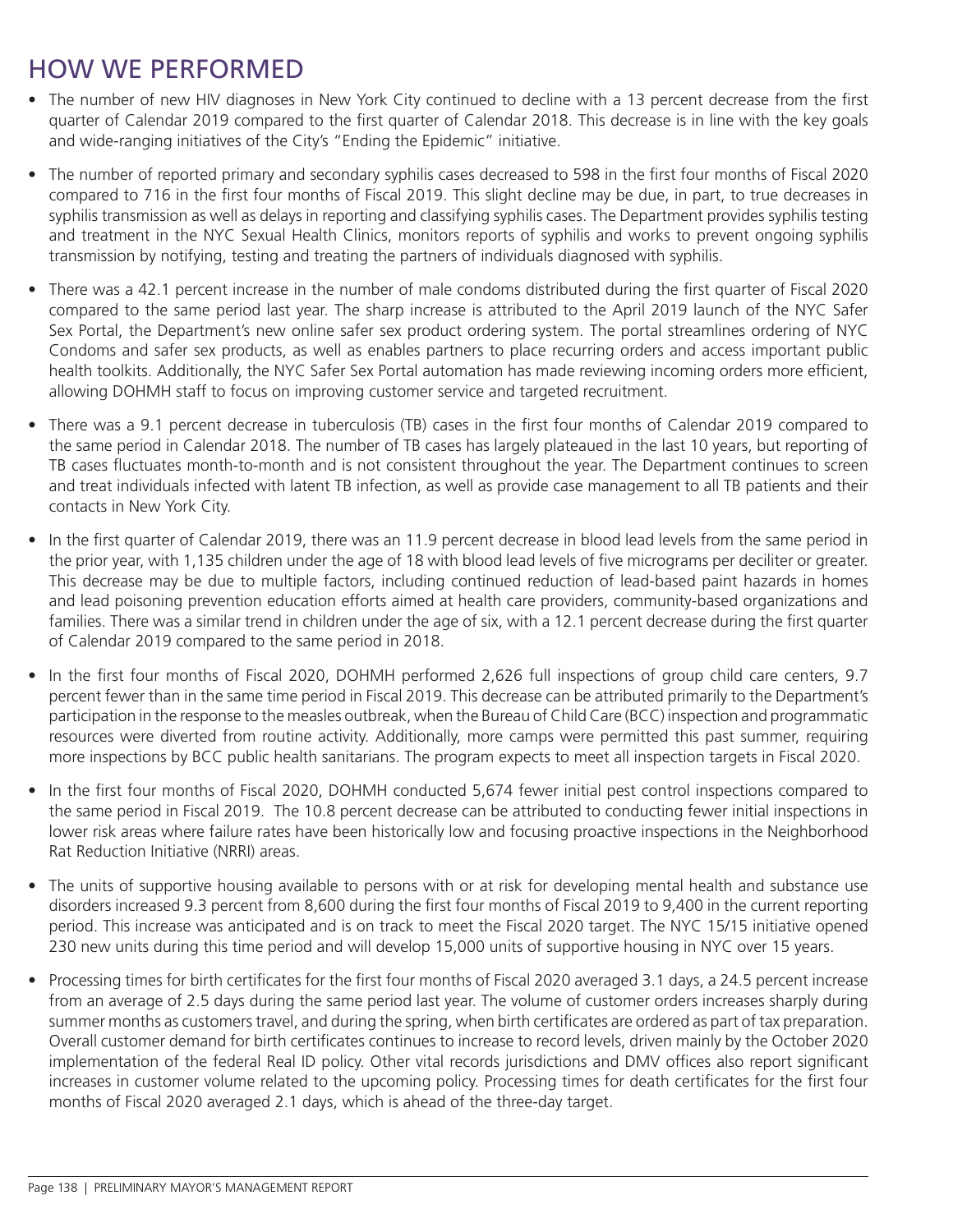#### SERVICE 1 **Detect and control infectious diseases.**

#### Goal 1a Reduce new cases of HIV and other sexually transmitted infections.

|                                                                                                                     | Actual      |             |             |             | Target      | 4-Month Actual |             |  |  |  |
|---------------------------------------------------------------------------------------------------------------------|-------------|-------------|-------------|-------------|-------------|----------------|-------------|--|--|--|
| Performance Indicators                                                                                              | <b>FY17</b> | <b>FY18</b> | <b>FY19</b> | <b>FY20</b> | <b>FY21</b> | <b>FY19</b>    | <b>FY20</b> |  |  |  |
| ★ New HIV diagnoses (CY Preliminary)                                                                                | 2,279       | 2,157       | 1,917       | ⇩           | ⇩           | 494            | 430         |  |  |  |
| ★ Patients enrolled in Ryan White Part A with current antiretroviral (ARV) prescrip-<br>tion at last assessment (%) | 90.1%       | 95.8%       | 96.1%       | 94.0%       | 96.0%       | 94.9%          | 96.0%       |  |  |  |
| $\star$ Syphilis cases                                                                                              | 1,912       | 1,936       | 1.974       | ⇩           | ⇩           | 716            | 598         |  |  |  |
| Male condoms distributed (000)                                                                                      | 35,220      | 20,917      | 19,076      | 34,045      | 25,000      | 6,577          | 9,346       |  |  |  |
| <b>û ↓ Directional Target</b><br>★ Critical Indicator<br>"NA" Not Available<br>* None                               |             |             |             |             |             |                |             |  |  |  |

#### Goal 1b Prevent the spread of other infectious diseases.

|                                                                                                | Actual      |             |             | Target      |             | 4-Month Actual |             |  |  |
|------------------------------------------------------------------------------------------------|-------------|-------------|-------------|-------------|-------------|----------------|-------------|--|--|
| Performance Indicators                                                                         | <b>FY17</b> | <b>FY18</b> | <b>FY19</b> | <b>FY20</b> | <b>FY21</b> | <b>FY19</b>    | <b>FY20</b> |  |  |
| $\star$ New tuberculosis cases (CY)                                                            | 565         | 613         | 559         | ⇩           | ⇩           | 186            | 169         |  |  |
| Seniors, aged 65+, who reported receiving a flu shot in the last 12 months $(\%)$ (CY)         | 65.4%       | 66.1%       | 62.8%       | 68.0%       | 68.0%       | <b>NA</b>      | <b>NA</b>   |  |  |
| $\star$ Children aged 19-35 months with up-to-date immunizations (%)                           |             | 74.1%       | 72.9%       | 77.0%       | 75.0%       | 73.0%          | 73.7%       |  |  |
| ★ Children in the public schools who are in compliance with required immuniza-<br>tions $(\%)$ |             | 99.0%       | 98.9%       | 99.0%       | 99.0%       | 93.9%          | 95.2%       |  |  |
| $\star$ HPV vaccine series completion (%)                                                      |             | 61.1%       | 63.2%       | 67.0%       | 70.0%       | 62.5%          | 64.7%       |  |  |
| <b>û ↓ Directional Target</b><br>$\star$ Critical Indicator<br>"NA" Not Available<br>* None    |             |             |             |             |             |                |             |  |  |

### SERVICE 2 **Prevent chronic diseases by promoting healthy behaviors and preventive health care.**

Goal 2a Reduce tobacco use and promote physical activity and healthy eating.

|                                                                                               |             | Actual      |             |             | Target      | 4-Month Actual |             |
|-----------------------------------------------------------------------------------------------|-------------|-------------|-------------|-------------|-------------|----------------|-------------|
| Performance Indicators                                                                        | <b>FY17</b> | <b>FY18</b> | <b>FY19</b> | <b>FY20</b> | <b>FY21</b> | <b>FY19</b>    | <b>FY20</b> |
| $\star$ Adults who smoke $(\%)$ (CY)                                                          | 13.1%       | 13.4%       | 12.8%       | 12.4%       | 12.0%       | <b>NA</b>      | <b>NA</b>   |
| Adults with obesity (%) (CY)                                                                  | 23.6%       | 25.1%       | 25.7%       | 24.4%       | 23.0%       | <b>NA</b>      | <b>NA</b>   |
| Adults who consume an average of one or more sugar-sweetened beverages per<br>day $(\%)$ (CY) | 22.7%       | 23.0%       | 23.6%       | 21.3%       | 19.0%       | <b>NA</b>      | <b>NA</b>   |
| <b>û ↓ Directional Target</b><br>$\star$ Critical Indicator<br>"NA" Not Available             | * None      |             |             |             |             |                |             |

#### Goal 2b **Improve preventive health care.**

|                                                                                                                   | Actual      |             |             | Target      |             | 4-Month Actual |             |  |
|-------------------------------------------------------------------------------------------------------------------|-------------|-------------|-------------|-------------|-------------|----------------|-------------|--|
| Performance Indicators                                                                                            | <b>FY17</b> | <b>FY18</b> | <b>FY19</b> | <b>FY20</b> | <b>FY21</b> | <b>FY19</b>    | <b>FY20</b> |  |
| Adult New Yorkers without health insurance (%) (CY)                                                               | 10.9%       | 11.8%       | 11.6%       | 10.0%       | 10.5%       | <b>NA</b>      | <b>NA</b>   |  |
| Adult patients with controlled blood pressure (%) (CY)                                                            | 67.0%       | 67.3%       | 67.7%       | 68.2%       | 68.7%       | <b>NA</b>      | <b>NA</b>   |  |
| Adults, aged 50+, who received a colonoscopy in the past ten years $(\%)$ (CY)                                    | 68.5%       | 69.9%       | 69.1%       | 71.4%       | 71.4%       | <b>NA</b>      | <b>NA</b>   |  |
| ★ Asthma-related emergency department visits among children ages 5-17 (per<br>10,000 children) (CY) (preliminary) | 217.0       | <b>NA</b>   | <b>NA</b>   | ⇩           | ⇩           | <b>NA</b>      | <b>NA</b>   |  |
| $\star$ Infant mortality rate (per 1,000 live births) (CY)                                                        | 4.1         | 4.3         | 3.9         | 4.1         | 4.1         | <b>NA</b>      | <b>NA</b>   |  |
| <b>û ↓</b> Directional Target<br>★ Critical Indicator<br>"NA" Not Available<br>* None                             |             |             |             |             |             |                |             |  |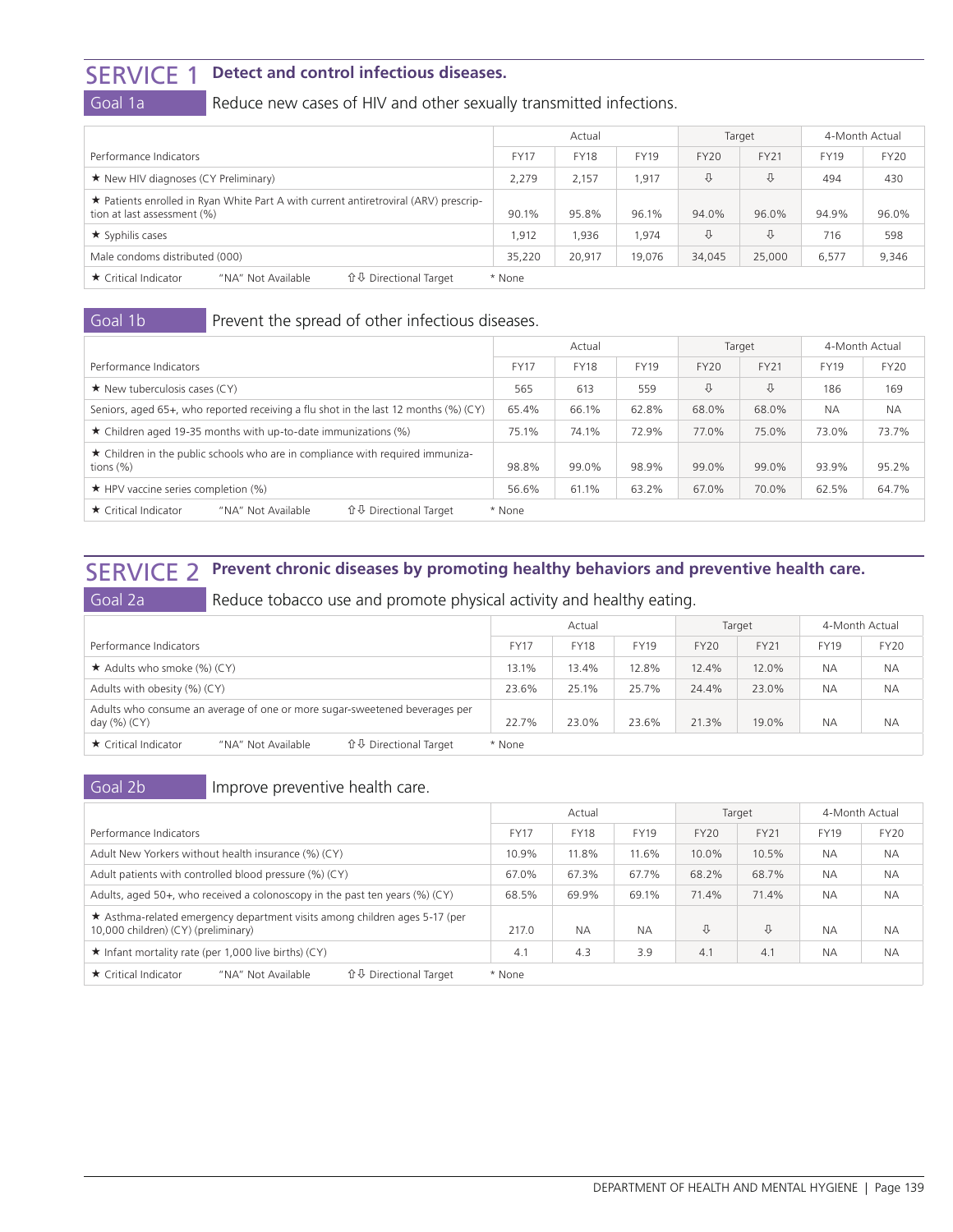#### SERVICE 3 **Promote a safe environment.**

#### Goal 3a Reduce hazards to children in homes and child care programs.

|                                                                                                                                                | Actual      |             |             | Target      |         | 4-Month Actual |       |  |
|------------------------------------------------------------------------------------------------------------------------------------------------|-------------|-------------|-------------|-------------|---------|----------------|-------|--|
| Performance Indicators                                                                                                                         | <b>FY17</b> | <b>FY18</b> | <b>FY19</b> | <b>FY20</b> | FY21    | <b>FY19</b>    | FY20  |  |
| ★ Childhood blood lead levels - number of children under the age of 18 with<br>blood lead levels of 5 micrograms per deciliter or greater (CY) | 6,274       | 5,317       | 4.717       | ⇩           | ⇩       | 1,289          | 1,135 |  |
| ★ Childhood blood lead levels - number of children under the age of 6 with blood<br>lead levels of 5 micrograms per deciliter or greater (CY)  | 4,928       | 4,261       | 3.866       | ⇩           | ⇩       | 1.033          | 908   |  |
| ★ Active group child care center full inspections                                                                                              | 6,732       | 9,286       | 8.624       | $\star$     | $\star$ | 2.908          | 2,626 |  |
| ★ Active group child care center initial inspections that do not require a compli-<br>ance inspection (%)                                      | 50.7%       | 64.3%       | 72.5%       | ⇧           | ⇧       | 72.7%          | 75.2% |  |
| <b>û ↓</b> Directional Target<br>$\star$ Critical Indicator<br>"NA" Not Available<br>* None                                                    |             |             |             |             |         |                |       |  |

#### Goal 3b Reduce the threat of foodborne illness.

|                                              |                    |                              | Actual      |             |             |             | Target      | 4-Month Actual |             |
|----------------------------------------------|--------------------|------------------------------|-------------|-------------|-------------|-------------|-------------|----------------|-------------|
| Performance Indicators                       |                    |                              | <b>FY17</b> | <b>FY18</b> | <b>FY19</b> | <b>FY20</b> | <b>FY21</b> | FY19           | <b>FY20</b> |
| Restaurants inspected (%)                    |                    |                              | 87.5%       | 99.5%       | 99.5%       | 100.0%      | 100.0%      | 46.5%          | 46.9%       |
| $\star$ Restaurants scoring an 'A' grade (%) |                    |                              | 93.3%       | 93.7%       | 93.6%       | ⇧           |             | 92.4%          | 92.7%       |
| $\star$ Critical Indicator                   | "NA" Not Available | <b>↑↓</b> Directional Target | * None      |             |             |             |             |                |             |

#### Goal 3c Reduce animal-related risks to human health.

|                                                                                   | Actual      |             |             |             | Target      | 4-Month Actual |             |
|-----------------------------------------------------------------------------------|-------------|-------------|-------------|-------------|-------------|----------------|-------------|
| Performance Indicators                                                            | <b>FY17</b> | <b>FY18</b> | <b>FY19</b> | <b>FY20</b> | <b>FY21</b> | <b>FY19</b>    | <b>FY20</b> |
| Initial pest control inspections (000)                                            | 146         | 175         | 178         | $\star$     | $\star$     | 53             | 47          |
| Initial inspections with active rat signs (ARS) (%)                               | 12.2%       | 11.5%       | 11.7%       | $\star$     | $\star$     | 12.6%          | 16.0%       |
| $\star$ Compliance inspections found to be rat free (%)                           | 49.1%       | 53.3%       | 49.7%       | ⇧           | ⇧           | 49.9%          | 48.2%       |
| Dogs licensed (000)                                                               | 84.6        | 89.2        | 85.8        | 105.0       | 105.0       | 84.8           | 92.2        |
| <b>û ↓ Directional Target</b><br>$\star$ Critical Indicator<br>"NA" Not Available | * None      |             |             |             |             |                |             |

#### SERVICE 4 **Prevent and address mental illness, developmental delays and disabilities and substance misuse.**

#### Goal 4a Reduce the adverse health consequences of substance misuse. Performance Indicators Actual **Target 4-Month Actual** FY17 FY18 FY19 FY20 FY21 FY19 FY20 Buprenorphine patients (CY) 10,584 13,612 14,098 15,174 16,022 16,919 10,499 10,584  $\star$  Deaths from unintentional drug overdose (CY)  $\star$  1,413 1,482 1,444  $\downarrow$  0  $\downarrow$  NA NA ★ Critical Indicator "NA" Not Available  $\qquad \qquad \hat{U} \oplus$  Directional Target \* None

Goal 4b Facilitate access to services for New Yorkers with or at risk of developing mental illnesses or developmental disabilities.

|                                                                                                                                            | Actual      |             |             |             | Target      | 4-Month Actual |             |
|--------------------------------------------------------------------------------------------------------------------------------------------|-------------|-------------|-------------|-------------|-------------|----------------|-------------|
| Performance Indicators                                                                                                                     | <b>FY17</b> | <b>FY18</b> | <b>FY19</b> | <b>FY20</b> | <b>FY21</b> | <b>FY19</b>    | <b>FY20</b> |
| Individuals in the assisted outpatient mental health treatment program                                                                     | 2.368       | 2,517       | 2.476       | $\star$     |             | 2,025          | 1,944       |
| Units of supportive housing available to persons with or at risk for developing<br>serious mental health and substance use disorders (000) | 7.8         | 8.4         | 9.1         | 9.7         | 10.4        | 8.6            | 9.4         |
| New children receiving services from the Early Intervention Program (000)                                                                  | 14.0        | 13.8        | 13.8        | $\star$     |             | 4.8            | 4.8         |
| <b>û ↓ Directional Target</b><br>$\star$ Critical Indicator<br>"NA" Not Available                                                          | * None      |             |             |             |             |                |             |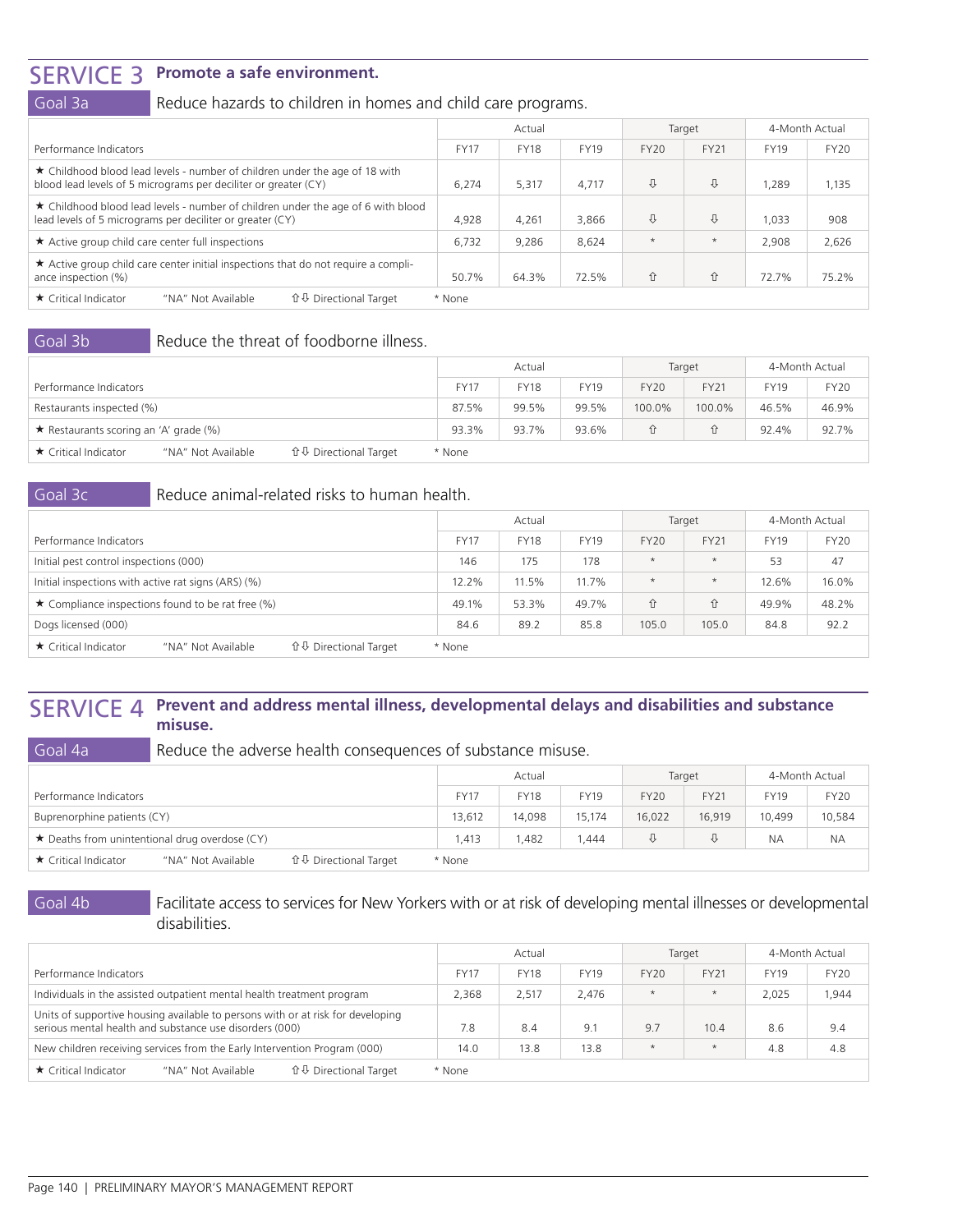### SERVICE 5 **Provide high-quality and timely service to the public.**

### Goal 5a Provide birth and death certificates to the public quickly and efficiently.

|                                                                             | Actual      |             |             |             | Target | 4-Month Actual |             |
|-----------------------------------------------------------------------------|-------------|-------------|-------------|-------------|--------|----------------|-------------|
| Performance Indicators                                                      | <b>FY17</b> | <b>FY18</b> | <b>FY19</b> | <b>FY20</b> | FY21   | <b>FY19</b>    | <b>FY20</b> |
| $\star$ Average response time for birth certificates by mail/online (days)  |             | 1.9         | 6.5         | 3.0         | 3.0    | 2.5            | 3.1         |
| ★ Average response time for death certificates by mail/online (days)        | 1.5         |             | 2.8         | 3.0         | 3.0    | 2.0            | 2.1         |
| <b>û ↓ Directional Target</b><br>"NA" Not Available<br>★ Critical Indicator | * None      |             |             |             |        |                |             |

### AGENCY-WIDE MANAGEMENT

|                                                                                                 | Actual      |             |             | Target      |             | 4-Month Actual |             |  |  |
|-------------------------------------------------------------------------------------------------|-------------|-------------|-------------|-------------|-------------|----------------|-------------|--|--|
| Performance Indicators                                                                          | <b>FY17</b> | <b>FY18</b> | <b>FY19</b> | <b>FY20</b> | <b>FY21</b> | <b>FY19</b>    | <b>FY20</b> |  |  |
| Workplace injuries reported                                                                     | 116         | 137         | 144         | $\star$     | $\star$     | 49             | 43          |  |  |
| Collisions involving City vehicles                                                              | 28          | 47          | 24          | $\star$     | $\star$     | 10             | 11          |  |  |
| ECB violations received at the Office of Administrative Trials and Hearings                     | 34,973      | 68,228      | 38,339      | $\star$     | $\star$     | 15,379         | 12,404      |  |  |
| ECB violations admitted to or upheld at the Office of Administrative Trials and<br>Hearings (%) | 28.9%       | 37.1%       | 54.8%       | $\star$     | $\star$     | 44.7%          | 74.8%       |  |  |
| <b>↑↓</b> Directional Target<br>★ Critical Indicator<br>"NA" Not Available<br>* None            |             |             |             |             |             |                |             |  |  |

### AGENCY CUSTOMER SERVICE

| Performance Indicators                                                               | Actual      |             |             | Target      |             | 4-Month Actual |             |  |  |  |
|--------------------------------------------------------------------------------------|-------------|-------------|-------------|-------------|-------------|----------------|-------------|--|--|--|
| <b>Customer Experience</b>                                                           | <b>FY17</b> | <b>FY18</b> | <b>FY19</b> | <b>FY20</b> | <b>FY21</b> | <b>FY19</b>    | <b>FY20</b> |  |  |  |
| Completed requests for interpretation                                                | 18,495      | 13,377      | 27.528      | $\star$     | $\star$     | 8.277          | 13,735      |  |  |  |
| Letters responded to in 14 days (%)                                                  | 44%         | 68%         | 74%         | 70%         | 70%         | 73%            | 71%         |  |  |  |
| E-mails responded to in 14 days (%)                                                  | 73%         | 86%         | 87%         | 80%         | 80%         | 87%            | 86%         |  |  |  |
| Average wait time to speak with a customer service agent (minutes)                   |             |             |             | 10          | 10          | <b>NA</b>      | <b>NA</b>   |  |  |  |
| CORE facility rating                                                                 | 96          | 94          | <b>NA</b>   | 85          | 85          | <b>NA</b>      | <b>NA</b>   |  |  |  |
| Calls answered in 30 seconds (%)                                                     | 73%         | 80%         | 70%         | 80%         | 80%         | 83%            | 63%         |  |  |  |
| ★ Critical Indicator<br><b>↑↓</b> Directional Target<br>"NA" Not Available<br>* None |             |             |             |             |             |                |             |  |  |  |

| Performance Indicators                                                                      | Actual      |             | Target      |             | 4-Month Actual |             |             |
|---------------------------------------------------------------------------------------------|-------------|-------------|-------------|-------------|----------------|-------------|-------------|
| Response to 311 Service Requests (SRs)                                                      | <b>FY17</b> | <b>FY18</b> | <b>FY19</b> | <b>FY20</b> | <b>FY21</b>    | <b>FY19</b> | <b>FY20</b> |
| Percent meeting time to first action - Rodent (14 days)                                     | 75%         | 81%         | 83%         | 73%         | 73%            | 83%         | 85%         |
| Percent meeting time to first action - Food Establishment (14 days)                         | 95%         | 95%         | 95%         | 90%         | 90%            | 96%         | 86%         |
| Percent meeting time to first action - Food Poisoning (3 days)                              | 98%         | 98%         | 100%        | 90%         | 90%            | 99%         | 99%         |
| Percent meeting time to first action - Indoor Air Quality (14 days)                         | 98%         | 98%         | 98%         | 95%         | 95%            | 99%         | 99%         |
| Percent meeting time to first action - Smoking Complaint (14 days)                          | 92%         | 60%         | 65%         | 75%         | 75%            | 74%         | 85%         |
| <b>û ↓ Directional Target</b><br>$\star$ Critical Indicator<br>"NA" Not Available<br>* None |             |             |             |             |                |             |             |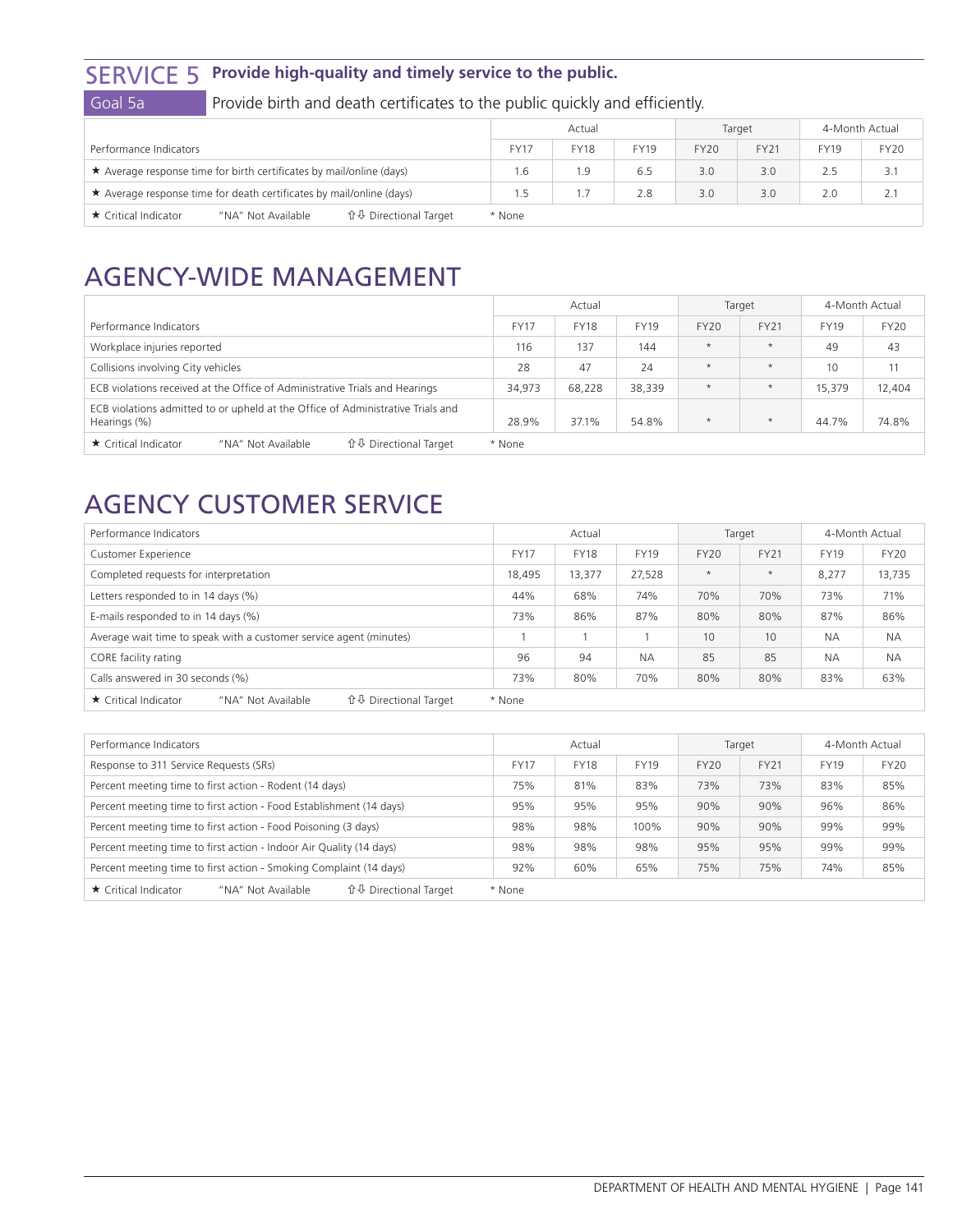## AGENCY RESOURCES

| Resource Indicators                                                                                             | Actual      |             | Sept. 2019<br>MMR Plan | Updated<br>Plan | Plan      | 4-Month Actual |             |             |
|-----------------------------------------------------------------------------------------------------------------|-------------|-------------|------------------------|-----------------|-----------|----------------|-------------|-------------|
|                                                                                                                 | <b>FY17</b> | <b>FY18</b> | <b>FY19</b>            | <b>FY20</b>     | FY201     | FY211          | <b>FY19</b> | <b>FY20</b> |
| Expenditures (\$000,000) <sup>2</sup>                                                                           | \$1,622.4   | \$1,699.4   | \$1,782.8              | \$1,724.5       | \$1,860.3 | \$1,687.3      | \$1,023.1   | \$1,042.1   |
| Revenues (\$000,000)                                                                                            | \$31.0      | \$33.5      | \$34.1                 | \$30.4          | \$30.8    | \$30.3         | \$10.5      | \$11.8      |
| Personnel                                                                                                       | 6,577       | 6,858       | 6,935                  | 6,726           | 6,973     | 6,976          | 6,819       | 6,773       |
| Overtime paid (\$000,000)                                                                                       | \$10.9      | \$11.0      | \$13.3                 | \$5.3           | \$9.6     | \$5.3          | \$3.7       | \$3.8       |
| Capital commitments (\$000,000)                                                                                 | \$21.4      | \$17.2      | \$67.1                 | \$103.5         | \$116.6   | \$182.7        | \$8.1       | \$15.6      |
| Human services contract budget (\$000,000)                                                                      | \$651.5     | \$682.8     | \$720.3                | \$750.8         | \$806.5   | \$724.1        | \$212.8     | \$259.8     |
| <sup>1</sup> January 2020 Financial Plan<br><sup>2</sup> Expenditures include all funds<br>"NA" - Not Available |             |             |                        |                 |           |                |             |             |

### SPENDING AND BUDGET INFORMATION

Where possible, the relationship between an agency's goals and its expenditures and planned resources, by budgetary unit of appropriation (UA), is shown in the 'Applicable MMR Goals' column. Each relationship is not necessarily exhaustive or exclusive. Any one goal may be connected to multiple UAs, and any UA may be connected to multiple goals.

|                                                                                                                                                            | Expenditures<br>FY191 | January 2020 Financial Plan<br>FY20 <sup>2</sup> | Applicable                     |  |  |  |  |
|------------------------------------------------------------------------------------------------------------------------------------------------------------|-----------------------|--------------------------------------------------|--------------------------------|--|--|--|--|
| Unit of Appropriation                                                                                                                                      | (5000,000)            | (\$000,000)                                      | MMR Goals <sup>3</sup>         |  |  |  |  |
| Personal Services - Total                                                                                                                                  | \$531.6               | \$537.5                                          |                                |  |  |  |  |
| 101 - Health Administration                                                                                                                                | \$64.9                | \$59.8                                           | All                            |  |  |  |  |
| 102 - Disease Control                                                                                                                                      | \$102.3               | \$104.4                                          | 1a, 1b                         |  |  |  |  |
| 103 - Family and Child Health and Health Equity                                                                                                            | \$137.0               | \$126.9                                          | 1b, 2b                         |  |  |  |  |
| 104 - Environmental Health Services                                                                                                                        | \$68.2                | \$71.6                                           | 2b, 3a, 3b, 3c                 |  |  |  |  |
| 105 - Early Intervention                                                                                                                                   | \$15.4                | \$16.2                                           | 4 <sub>b</sub>                 |  |  |  |  |
| 106 - Office of Chief Medical Examiner                                                                                                                     | \$63.1                | \$70.0                                           | Refer to table in OCME chapter |  |  |  |  |
| 107 - Prevention and Primary Care                                                                                                                          | \$15.6                | \$17.1                                           | 2a, 2b                         |  |  |  |  |
| 108 - Mental Hygiene Management Services                                                                                                                   | \$45.8                | \$53.5                                           | 4a, 4b                         |  |  |  |  |
| 109 - Epidemiology                                                                                                                                         | \$19.1                | \$18.0                                           | 2a, 2b, 5a                     |  |  |  |  |
| Other Than Personal Services - Total                                                                                                                       | \$1,251.2             | \$1,322.9                                        |                                |  |  |  |  |
| 111 - Health Administration                                                                                                                                | \$137.4               | \$128.3                                          | All                            |  |  |  |  |
| 112 - Disease Control                                                                                                                                      | \$186.3               | \$192.0                                          | 1a, 1b                         |  |  |  |  |
| 113 - Family and Child Health and Health Equity                                                                                                            | \$65.5                | \$63.6                                           | 1b, 2b                         |  |  |  |  |
| 114 - Environmental Health Services                                                                                                                        | \$36.3                | \$36.8                                           | 2b, 3a, 3b, 3c                 |  |  |  |  |
| 115 - Early Intervention                                                                                                                                   | \$270.8               | \$261.7                                          | 4 <sub>b</sub>                 |  |  |  |  |
| 116 - Office of Chief Medical Examiner                                                                                                                     | \$21.6                | \$25.6                                           | Refer to table in OCME chapter |  |  |  |  |
| 117 - Prevention and Primary Care                                                                                                                          | \$62.2                | \$61.3                                           | 2a, 2b                         |  |  |  |  |
| 118 - Mental Hygiene Management Services                                                                                                                   | \$70.1                | \$52.0                                           | 4a, 4b                         |  |  |  |  |
| 119 - Epidemiology                                                                                                                                         | \$4.3                 | \$5.2                                            | 2a, 2b, 5a                     |  |  |  |  |
| 120 - Mental Health Services                                                                                                                               | \$267.7               | \$362.0                                          | 4 <sub>b</sub>                 |  |  |  |  |
| 121 - Developmental Disability                                                                                                                             | \$15.0                | \$16.8                                           | $\star$                        |  |  |  |  |
| 122 - Chemical Dependency and Health Promotion                                                                                                             | \$113.9               | \$117.5                                          | 4a                             |  |  |  |  |
| Agency Total                                                                                                                                               | \$1,782.8             | \$1,860.3                                        |                                |  |  |  |  |
| <sup>1</sup> Comprehensive Annual Financial Report (CAFR) for the Fiscal Year ended June 30, 2019. Includes all funds.<br><sup>2</sup> Includes all funds. |                       |                                                  |                                |  |  |  |  |

<sup>3</sup>Refer to agency goals listed at front of chapter. "NA" Not Available \* None